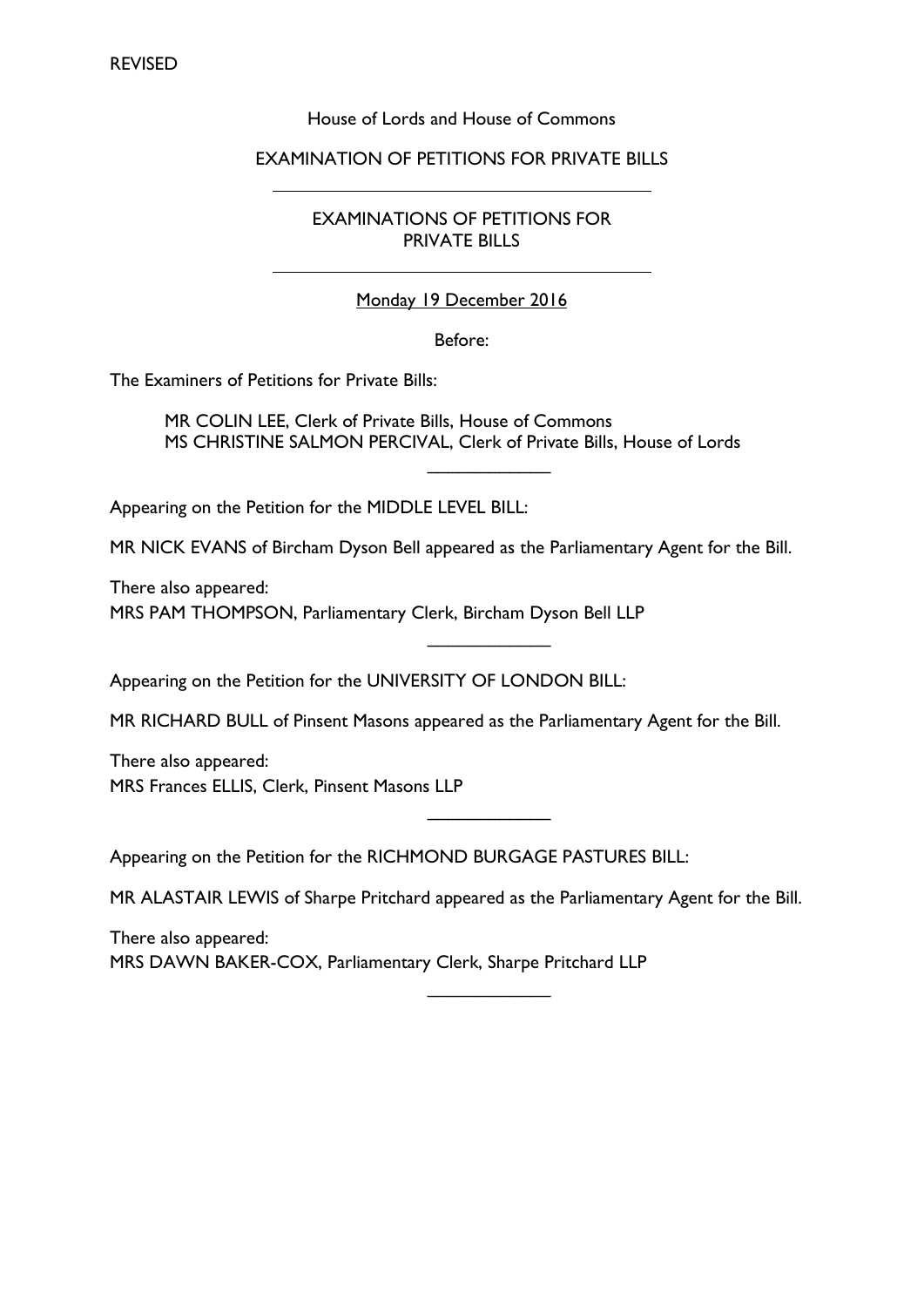$(11.30 \text{ am})$ 

1. **MS CHRISTINE SALMON PERCIVAL:** It is 11.30 am. Welcome to this year's examination. My name is Christine Salmon Percival and I am Clerk of Private Bills in the House of Lords. I will invite my colleague to introduce himself.

2. **MR COLIN LEE:** I am Colin Lee. I am Clerk of Bills in the House of Commons and a fellow examiner.

3. **MS CHRISTINE SALMON PERCIVAL:** I believe that you have been told the order in which we will take the Bills this morning. A Vote entry confirming the House in which the Bills will originate will appear in the Vote tomorrow. Let us begin with the Middle Level Bill. I call the Middle Level Bill.

4. **MR NICK EVANS:** Good morning. My name is Nick Evans of Bircham Dyson Bell. I am parliamentary agent for the Middle Level Commissioners, the promoters of the Middle Level Bill. I am accompanied by Mrs Pamela Thompson, our Principal Parliamentary Clerk. She is handing out copies of the following newspapers: the *Fenland Citizen*, which circulates in Cambridgeshire, of 30 November and 7 December 2016; the *Hunts Post*, also circulating in Cambridgeshire, of 30 November and 7 December 2016; the *Peterborough Telegraph*, circulating in Peterborough, of 1 December and 8 December 2016; and the *Cambs Times*, circulating in Cambridgeshire, of 2 December and 9 December 2016. These are marked separately A to H and they contain notice of the application for the Bill. I prove that each notice contains a concise summary of the purposes of the Bill.

5. I also prove that each notice states that, on and after 4 December 2016, a copy of the Bill may be inspected and copies obtained at a reasonable price at the offices of my firm in London and also at the offices of the Middle Level Commissioners at 85 Whittlesey Road, March, Cambridgeshire, an office in the county in which the principal office of the promoters of the Bill is situated.

6. I prove that each notice also states the time within which objections may be made by deposit of petition in the Office of the Clerk of the Parliaments or the Private Bill Office of the House of Commons, and that information regarding the deposit of such petitions may be obtained from either of those offices or from the agents for the promoter of the Bill. I prove that each notice is headed by the short title of the Bill and is subscribed with the name of the person responsible for the publication of the notice. I consider that this Standing Order has been complied with.

7. **MS CHRISTINE SALMON PERCIVAL:** Thank you very much.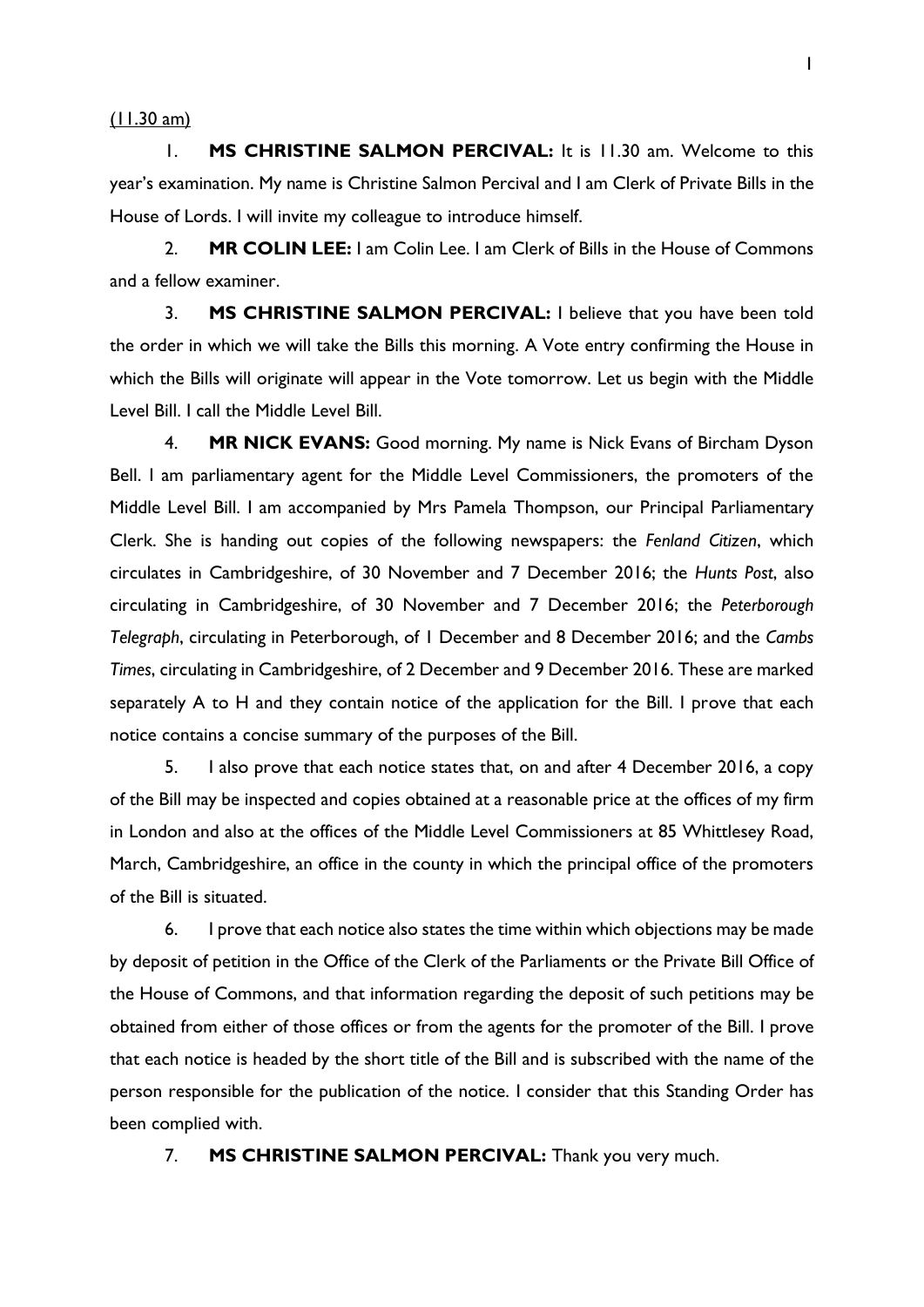8. **MR NICK EVANS:** Mrs Thompson, could you hand in the affidavit of Iain Alastair Smith, who is the Clerk to the Commissioners.

9. Mr Smith proves, and Mrs Thompson do you prove, that copies of the Bill were made available in the manner and at the offices mentioned in the notices?

### 10. **MRS PAM THOMPSON:** I do.

11. **MR NICK EVANS:** I consider that this Standing Order has been complied with. I prove that Standing Orders 5 to 9 are not applicable to the Bill.

12. In respect of Standing Order 10, I prove that the Bill is not promoted by a local or joint authority. I prove that the principal office of the Middle Level Commissioners promoting the Bill is situated in the county of Cambridgeshire. I prove that the newspaper notices, marked severally A to H and previously handed in, were duly published in the area of the said local authority, once in each of two consecutive weeks, with an interval of not less than six clear days between the two publication dates, the second publication being not later than 11 December 2016. I note that one of those, the *Peterborough Telegraph*, which circulates in Peterborough, also circulates in Cambridgeshire.

13. I prove that the several newspaper notices are in the same terms. I consider that this Standing Order has been complied with.

14. I prove that Standing Order 10A is not applicable to the Bill. Mrs Thompson, could you produce the *London* Gazette of 2 December, containing a notice of the Bill, and published online on 1 December 2016? I prove that such notice was published not later than 11 December 2016. I prove that such notice states the short title of the Bill, the time within which objection may be made by deposit of a petition, as aforesaid, and that information regarding the deposit of such petitions may be obtained from either of those offices or from the agents for the promoter of the Bill, and the offices at which copies of the Bill may be inspected and obtained, mentioned in the full notice. I consider that this Standing Order has been complied with.

- 15. I prove that Standing Orders 12 to 18 are not applicable to the Bill.
- 16. I prove that Standing Order 19 is not applicable to the Bill.
- 17. I prove that Standing Order 19A is not applicable to the Bill.
- 18. I prove that Standing Order 19B is not applicable to the Bill.
- 19. I prove that Standing Orders 20, 21 and 25 are not applicable to the Bill.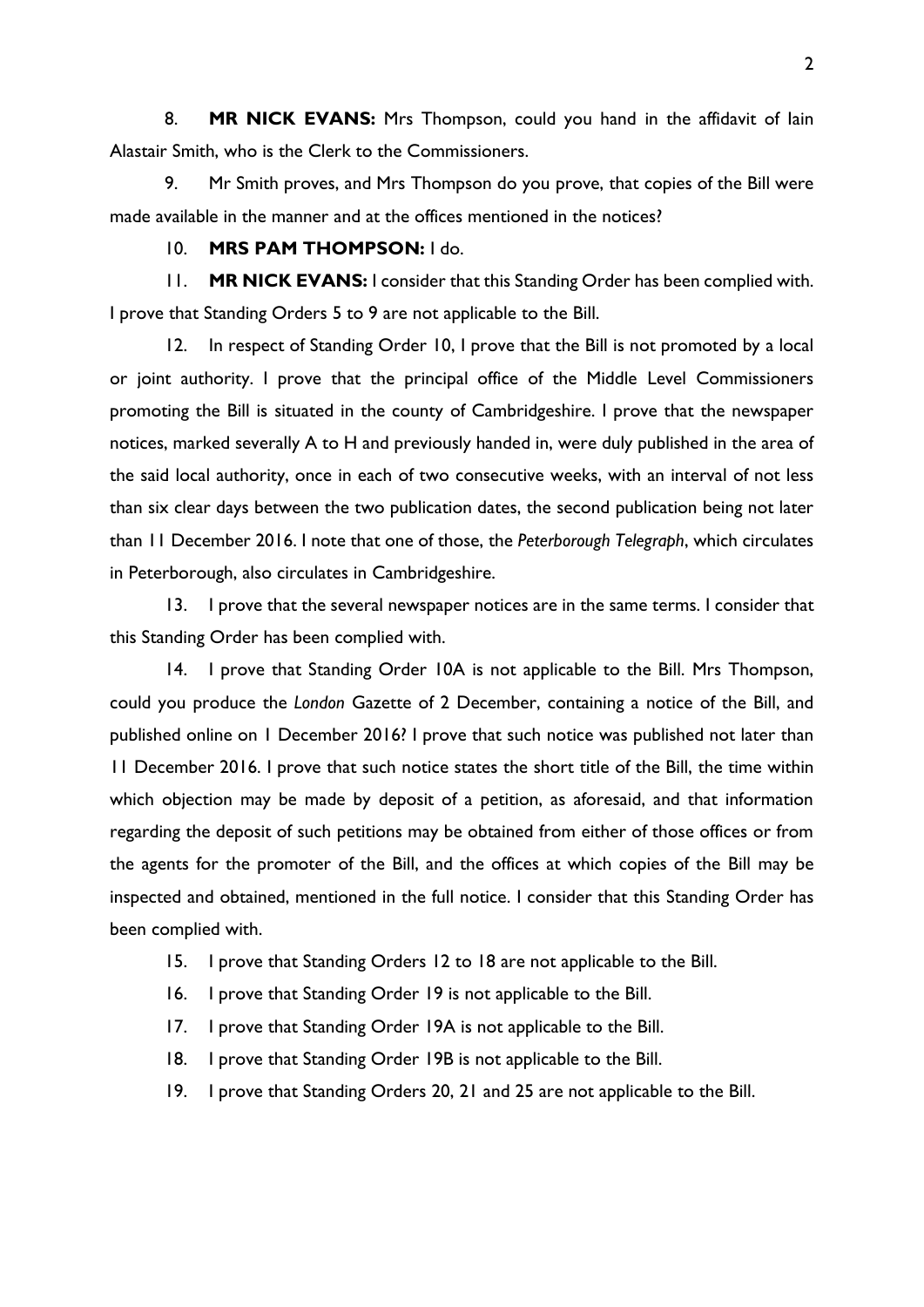20. I prove that Standing Order 25A is not applicable to the Bill because it is not promoted by the Greater London Authority, Transport for London, the London Development Agency, nor a council of a London borough.

21. I prove that Standing Orders 27 to 37 are not applicable to the Bill.

22. Mrs Thompson, do you prove that on or before 28 November 2016—27 November being a Sunday this year—you deposited, in accordance with Standing Order 26, Standing Order 201 of the House of Lords, and Standing Order 209 of the House of Commons, a printed copy of the Bill in the Office of the Clerk of the Parliaments, in the Private Bill Office of the House of Commons and in the Vote Office?

## 23. **MRS PAM THOMPSON:** I do.

24. **MR NICK EVANS:** I prove that there is attached to every copy of the Bill a printed memorandum describing the Bill generally and, subject to Standing Order 38(4), every clause in the Bill; and including a statement of opinion by or on behalf of the promoters as to the compatibility of the provisions of the Bill with the convention rights as defined in the Human Rights Act 1998. I consider that this Standing Order has been complied with.

25. **MS CHRISTINE SALMON PERCIVAL:** Could I just interject and thank you for making the amendment to the proof. We had noticed that it had originally said 27 November but, as you say, that was a Sunday and Standing Order 201 in the House of Lords and Standing Order 209 in the House of Commons allow us to go one day ahead, so it was deposited on 28 November.

26. **MR NICK EVANS:** Thank you for picking that up. Mrs Thompson, do you prove that, on or before 4 December 2016, you deposited, as specified in the appropriate list kept under Standing Order 1A, and in accordance with Standing Order 26, printed copies of the Bill?

# 27. **MRS PAM THOMPSON:** I do.

28. **MR NICK EVANS:** Do you prove that those deposits are the only deposits required to be made under Standing Order 39?

## 29. **MRS PAM THOMPSON:** I do.

30. **MR NICK EVANS:** I consider that this Standing Order has been complied with.

- 31. I prove that Standing Order 41 is not applicable to the Bill.
- 32. I prove that Standing Orders 42 and 43 are not applicable to the Bill.
- 33. I prove that Standing Order 44 is not applicable to the Bill.
- 34. I prove that Standing Orders 45 and 47 to 59 are not applicable to the Bill.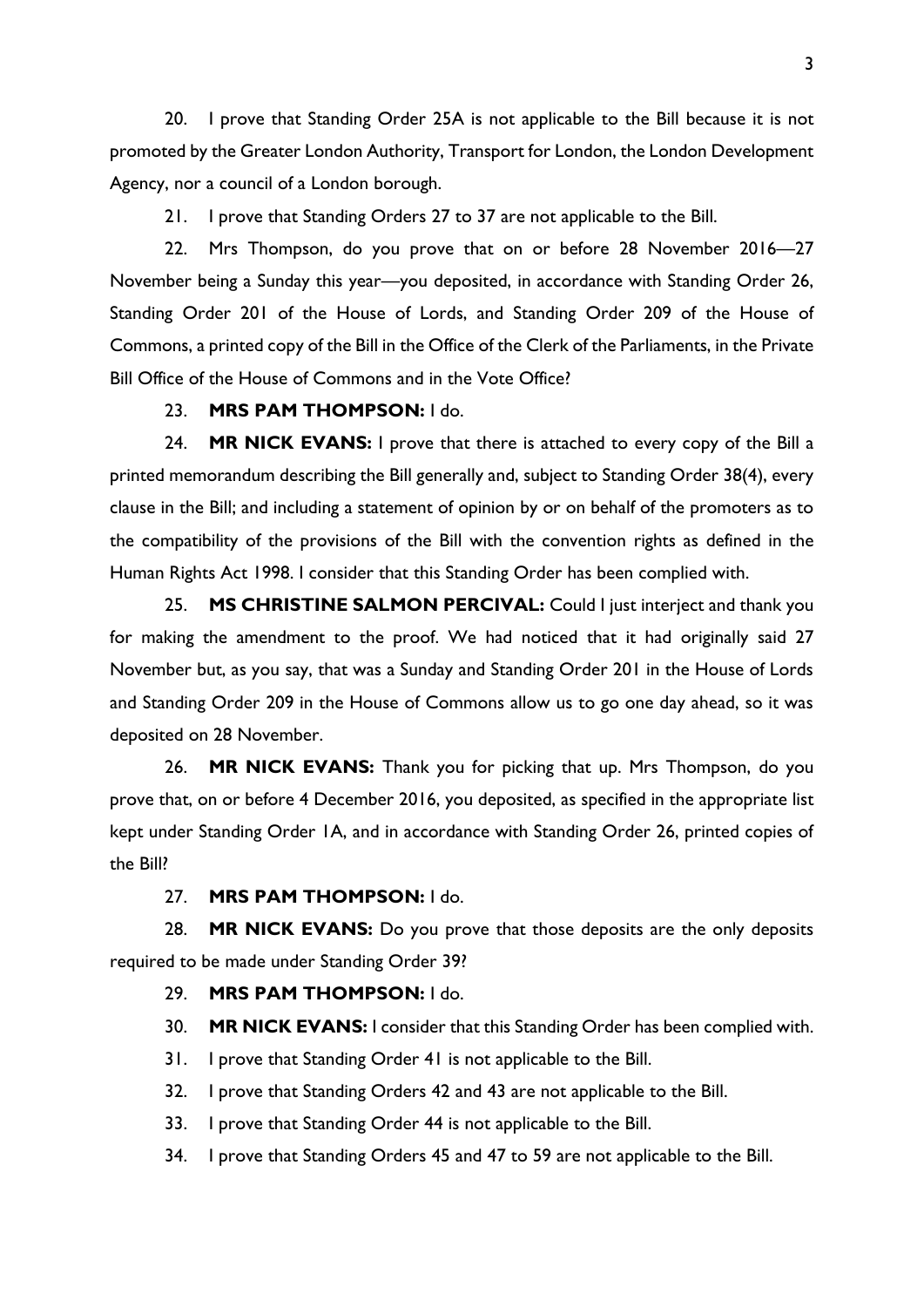35. **MS CHRISTINE SALMON PERCIVAL:** Thank you. That concludes our going through the proof. Mr Lee, do you have any questions?

### 36. **MR COLIN LEE:** No.

37. **MS CHRISTINE SALMON PERCIVAL:** Thank you. I find that the Standing Orders have been complied with. I will now sign the proof. That concludes our dealings with the Middle Level Bill.

 $\frac{1}{2}$  ,  $\frac{1}{2}$  ,  $\frac{1}{2}$  ,  $\frac{1}{2}$  ,  $\frac{1}{2}$  ,  $\frac{1}{2}$ 

## $(11.40 \text{ am})$

38. **MS CHRISTINE SALMON PERCIVAL:** I now call the University of London Bill.

39. **MR RICHARD BULL:** Good morning. My name is Richard Bull and I am the parliamentary agent for the University of London Bill. I am accompanied by Frances Ellis who is the government affairs and legislation clerk at Pinsent Masons. Mrs Ellis is handing in copies of the The Times, circulating in London, of 2 December 2016 and 9 December 2016, marked A and B respectively, containing notice of the application for the Bill.

40. I prove that each notice contains a precise summary of the purposes of the Bill. I prove that each notice states that on and after 2 December 2016 a copy of the Bill may be inspected, and copies obtained at a reasonable price, at the offices of Pinsent Masons LLP, 30 Crown Place, Earl Street, London EC2A 4ES and at the University of London, Senate House, Malet Street, London WC1E 7HU, being an office in the London borough in which the principal office of the promoter of the Bill is situated.

41. I prove that each notice also states the time within which objections may be made by deposit of a petition in the office of the Clerk of the Parliaments or the Private Bill Office of the House of Commons and that information regarding the deposit of such petitions may be obtained from either of those offices or from the agents for the promoter of the Bill.

42. I prove that each notice is headed by the short title of the Bill and is subscribed with the name of the person responsible for the publication of the notice.

43. I consider that Standing Order 4 has been complied with.

44. Mrs Ellis is handing in the affidavit of Maureen Frances Boylan MBE, the university secretary of the University of London. By that affidavit, Ms Boylan proves that in respect of the University of London and, Mrs Ellis, do you prove in respect of the offices of Pinsent Masons LLP that copies of the Bill were made available in the manner and at the office mentioned in the notices?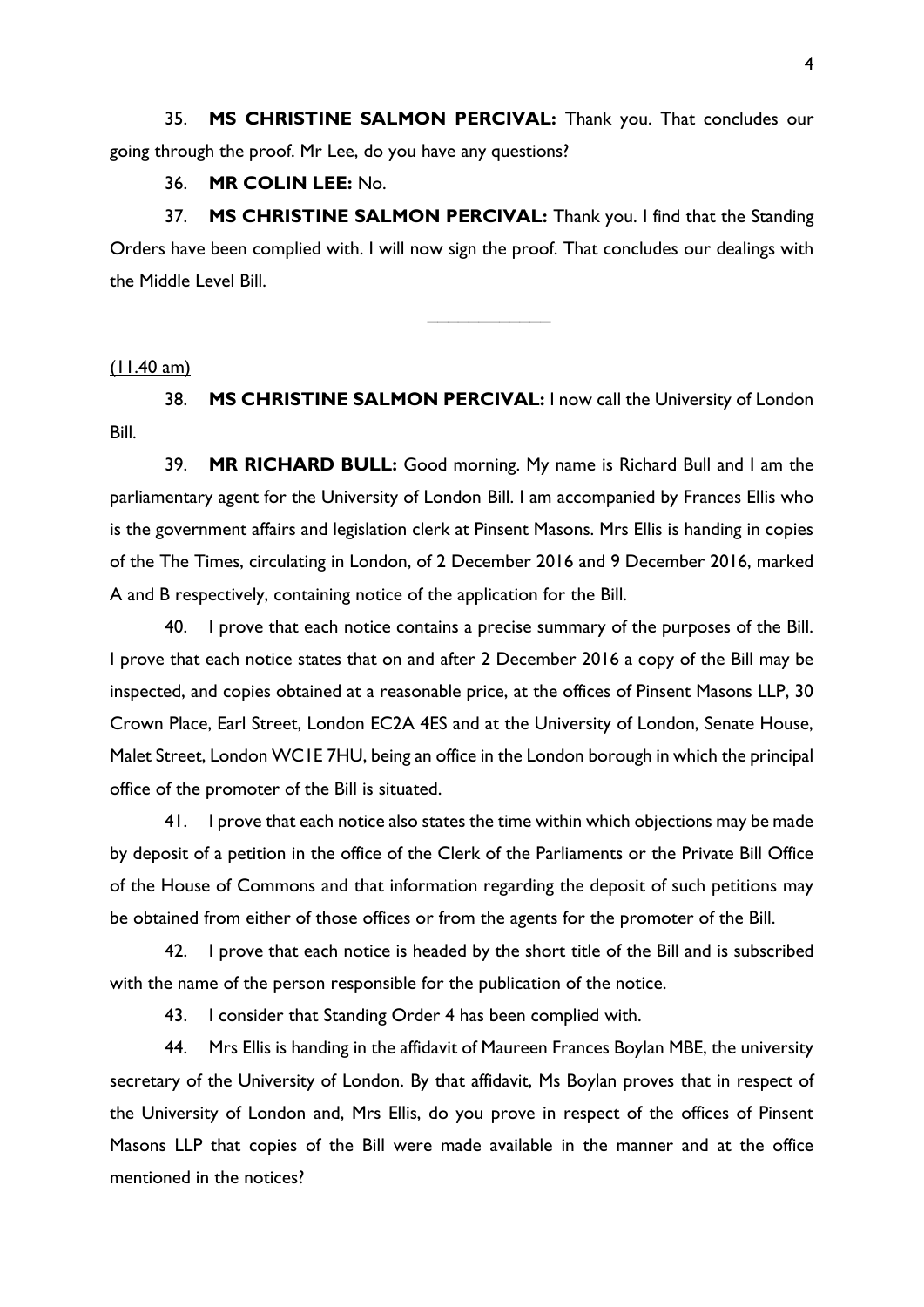45. **MRS FRANCES ELLIS:** I do.

46. **MR RICHARD BULL:** I consider that Standing Order 4A has been complied with.

47. I prove that Standing Orders 5 to 9 are not applicable to the Bill.

48. In respect of Standing Order 10, I prove that the Bill is not promoted by a local or joint authority. I prove that the principal office of the University of London, promoting the Bill, is situated in the London Borough of Camden. I prove that the newspaper notices marked A and B, previously handed in, were duly published in the area of the said local authority, once in each of two consecutive weeks with an interval of not less than six clear days between the two publication dates, the second publication being not later than 11 December 2016. I prove that the several newspaper notices are in the same terms.

49. I consider that Standing Order 10 has been complied with. I prove that Standing Order 10A is not applicable to the Bill. Mrs Ellis is now producing a copy of the London Gazette of 2 December 2016, containing a notice of the Bill. Mrs Ellis, do you prove that such notice was published not later than 11 December 2016?

# 50. **MRS FRANCES ELLIS:** I do.

51. **MR RICHARD BULL**: I prove that such notice states the short title of the Bill and the information set out in the proof at paragraphs B and C. I consider that Standing Order 11 has been complied with.

52. I prove that Standing Orders 12 to 18 are not applicable to the Bill.

53. I prove that Standing Order 19 is not applicable to the Bill. I also prove that Standing Order 19A is not applicable to the Bill.

54. I prove that Standing Order 19B is not applicable to the Bill.

55. I prove that Standing Order 20 is not applicable to the Bill.

56. I prove that Standing Orders 21 and 25 are not applicable to the Bill.

57. I prove that Standing Order 25A is not applicable to the Bill, because the Bill is not promoted by the Greater London Authority, Transport for London, the London Development Agency or the council of a London borough.

58. I prove that Standing Orders 27 to 37 are not applicable to the Bill.

59. Mrs Ellis, do you prove that on 28 November 2016 you deposited in accordance with Standing Order 26, Standing Order 201 of the House of Lords and Standing Order 209 of the House of Commons, a printed copy of the Bill in the office of the Clerk of the Parliaments, in the Private Bill Office of the House of Commons and in the Vote Office.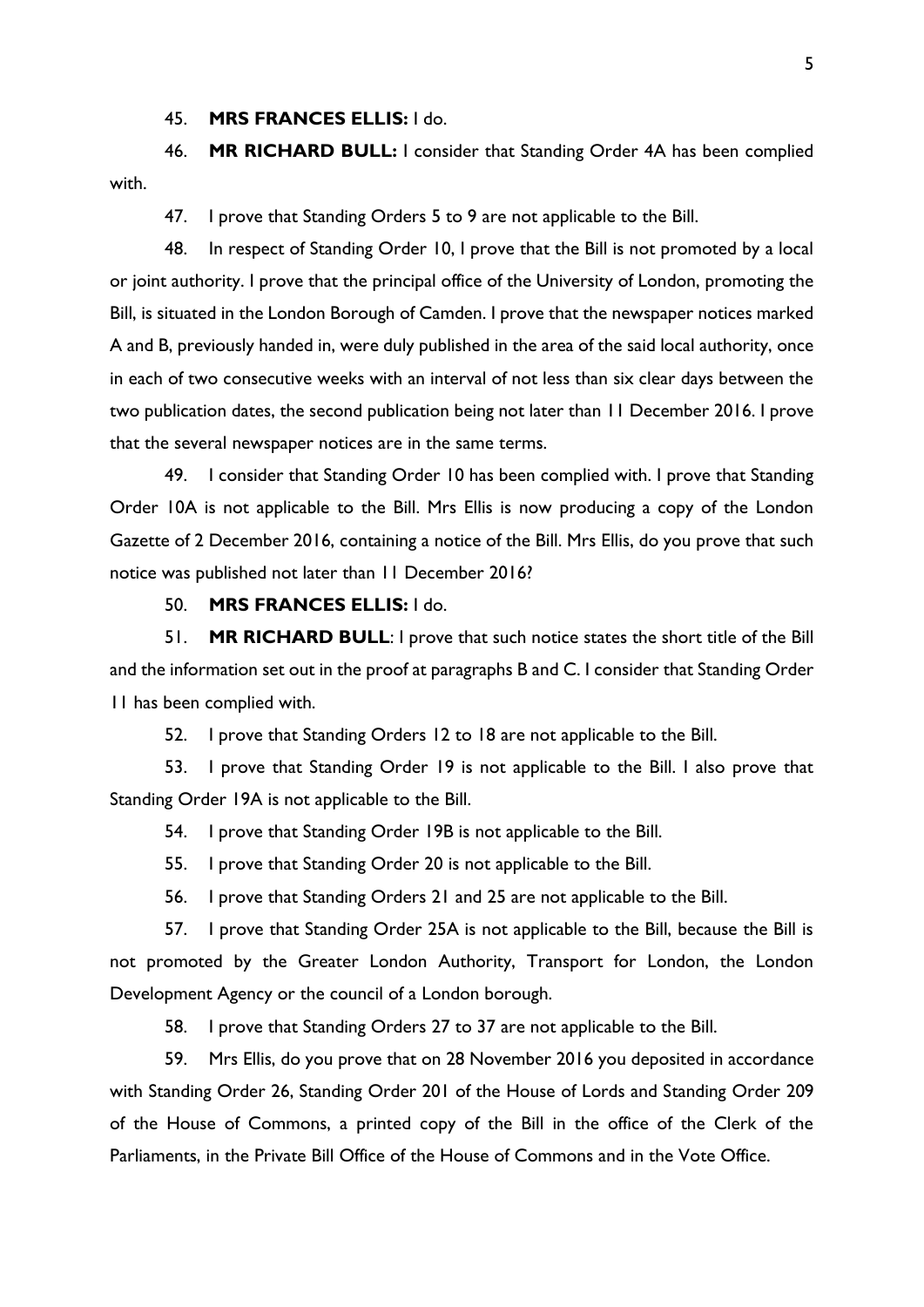#### 60. **MRS FRANCES ELLIS:** I do.

61. **MR RICHARD BULL:** I prove that there is attached to every copy of the Bill a printed memorandum describing the Bill generally and, subject to Standing Order 38(4), every clause in the Bill, and including a statement of opinion by or on behalf of the promoters as to the compatibility of the provisions of the Bill with the convention rights as defined in the Human Rights Act 1998.

62. I consider that Standing Order 38 has been complied with.

63. Mrs Ellis, do you prove that on or before 4 December 2016 you deposited, as specified in the appropriate list kept under Standing Order 1A, and in accordance with Standing Order 26, printed copies of the Bill.

64. **MRS FRANCES ELLIS:** I do.

65. **MR RICHARD BULL:** I prove that those deposits are the only deposits required to be made under Standing Order 39. I consider that Standing Order 39 has been complied with.

66. I prove that Standing Order 41 is not applicable to the Bill.

67. I prove that Standing Orders 42 and 43 are not applicable to the Bill.

68. I prove that Standing Order 44 is not applicable to the Bill.

69. Finally, I prove that Standing Orders 45 and 47 to 59 are not applicable to the Bill.

70. **MS CHRISTINE SALMON PERCIVAL:** Thank you Mr Bull. Mr Lee, do you have any questions?

71. **MR COLIN LEE:** No.

72. **MS CHRISTINE SALMON PERCIVAL:** I find that the Standing Orders applicable to this Bill have been complied with. My colleague Mr Lee will now take over.

 $\overline{\phantom{a}}$ 

### (11.48 am)

73. **MR COLIN LEE:** Thank you. I call the Richmond Burgage Pastures Bill.

74. **MR ALASTAIR LEWIS:** Good morning. My name is Alastair Lewis from Sharpe Pritchard LLP. I am the parliamentary agent for the Richmond Burgage Pastures Committee, the promoters of this Bill. Mrs Dawn Baker-Cox sits alongside me and will hand in the *Darlington and Stockton Times*, which circulates in the county of North Yorkshire, copies dated 2 December 2016 and 9 December 2016, containing notice of the application for the Bill.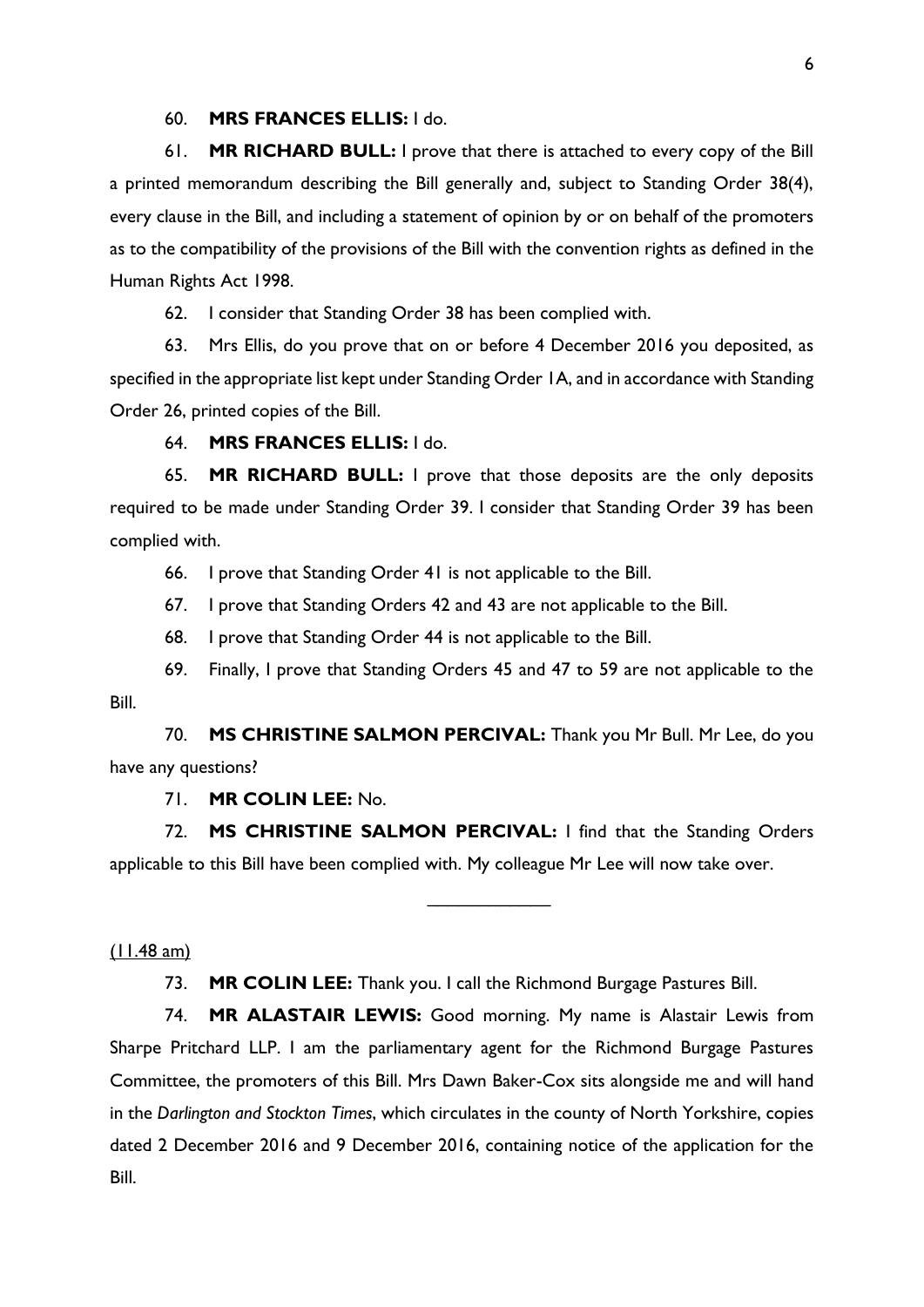75. I prove that each notice contains a concise summary of the purposes of the Bill and I prove that each notice states that, on and after 2 December 2016, a copy of the Bill may be inspected, and copies obtained at a reasonable price, at our offices, Sharpe Pritchard LLP, Elizabeth House, 4-7 Fulwood Place, London WC1V 6HG, in London, and at the office of Hunton & Garget LLP, Burgage House,1 Millgate, Richmond DL10 4JL, being an office in the county in which the principal office of the promoters of the Bill is situated.

76. I prove that each notice also states the time within which objections may be made by deposit of a petition in the office of the Clerk of the Parliaments or the Private Bill Office of the House of Commons, and that information regarding the deposit of such petitions may be obtained from either of those offices or from the agents for the promoters.

77. I prove that each notice is headed by the short title of the Bill and is subscribed with the name of the person responsible for the publication of the notice. I consider that Standing Order 4 has been complied with. Mrs Baker-Cox is now handing in an affidavit marked number 1, being that of Lisa Potts, managing partner of Hunton & Garget LLP, Burgage House, I Millgate, Richmond DL10 4|L. Ms Potts, by her affidavit, proves in respect of North Yorkshire; and Mrs Baker-Cox do you prove, that copies of the Bill were made available in the manner and at the offices mentioned in the notices?

78. **MRS DAWN BAKER-COX:** I do.

79. **MR ALASTAIR LEWIS:** I consider that Standing Order 4A has been complied with.

80. I prove that Standing Orders 5 to 9 are not applicable to the Bill.

81. I prove, in respect of Standing Order 10, that the Bill is not promoted by a local or joint authority and I prove that the principal office of the Richmond Burgage Pastures Committee, promoting the Bill, is situated in the county of North Yorkshire. I prove that the newspaper notice, previously handed in, was duly published in the area of the said county of North Yorkshire, once in each of two consecutive weeks, with an interval of not less than six clear days between the two publication dates, the second publication being not later than 11 December 2016. Mrs Baker-Cox, do you prove that the several newspaper notices are in the same terms?

82. **MRS DAWN BAKER-COX:** I do.

83. **MR ALASTAIR LEWIS**: I consider that Standing Order 10 has been complied with.

84. **MR COLIN LE**E: Thank you.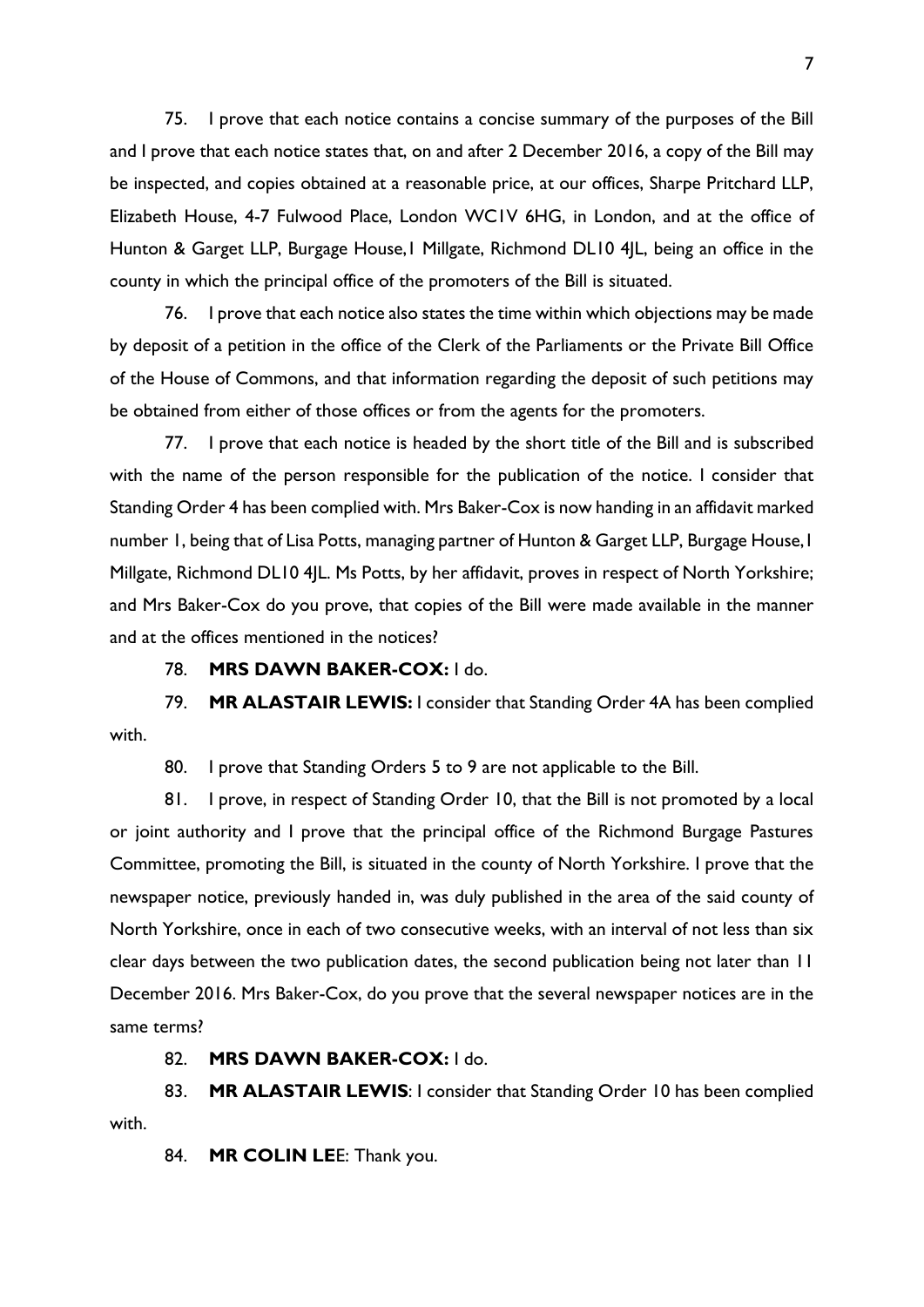85. **MR ALASTAIR LEWIS:** I prove that Standing Order 10A is not applicable to the Bill. Mrs Baker-Cox is now producing the London Gazette of 6 December 2016, containing a notice of the Bill. Mrs Baker-Cox, do you prove that such notice was published not later than 11 December 2016?

#### 86. **MRS DAWN BAKER-CO**X: I do.

87. **MR ALASTAIR LEWIS:** I prove that the notice states the short title of the Bill, the time within which objection may be made by deposit of a petition in the office of the Clerk of the Parliaments or the Private Bill Office of the House of Commons, and that information regarding the deposit of such petitions may be obtained from either of those offices or from the agents for the promoters. The offices at which copies of the Bill may be inspected and obtained are mentioned in the full notice. I consider that Standing Order 11 has been complied with.

88. **MR COLIN LEE:** Thank you.

89. **MR ALASTAIR LEWIS:** I prove that Standing Orders 12 to 18 are not applicable to the Bill.

90. I prove that Standing Order 19 is not applicable to the Bill.

91. I prove that Standing Order 19A is not applicable to the Bill.

92. I prove that Standing Order 19B is not applicable to the Bill.

93. I prove that Standing Order 20 is not applicable to the Bill.

94. I prove that Standing Orders 21 and 25 are not applicable to the Bill.

95. I prove that Standing Order 25A is not applicable to the Bill, because it is not promoted by the Greater London Authority, Transport for London, the London Development Agency or the council of a London borough.

96. I prove that Standing Orders 27 to 37 are not applicable to the Bill.

97. Mrs Baker-Cox, do you prove that on 28 November 2016 you deposited, in accordance with Standing Order 26, Standing Order 201 of the House of Lords and Standing Order 209 of the House of Commons, a printed copy of the Bill in the office of the Clerk of the Parliaments, in the Private Bill Office of the House of Commons and in the Vote Office?

# 98. **MRS DAWN BAKER-COX:** I do.

99. **MR ALASTAIR LEWIS:** I prove that there is attached to every copy of the Bill a printed memorandum describing the Bill generally and, subject to Standing Order 38(4), every clause in the Bill and including a statement of opinion, by or on behalf of the promoters,